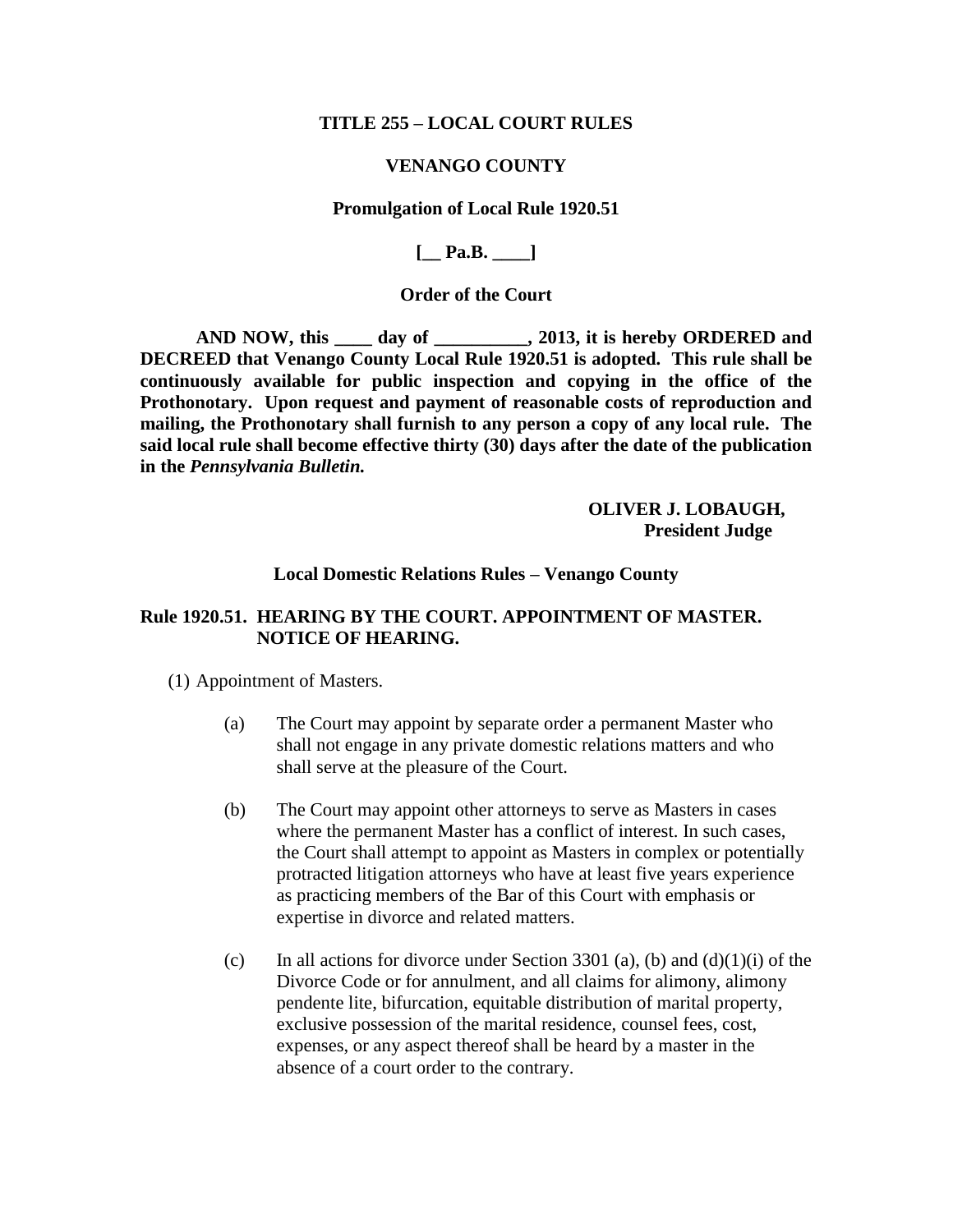- 1. All actions or claims described in Section (c) hereof will not be referred to a master until one of the parties files a motion for the appointment of a master to hear the action (s) and/or claim (s) at issue. The motion shall be filed with the Prothonotary together with the proper fee.
- 2. Upon receipt of the proper fee, the Prothonotary shall forward the motion to the court administrator for assignment to the Permanent Master.
- 3. Unless the moving party is granted leave to proceed *in forma pauperis*, no master will be appointed until the proper fee for the appointment of the master is paid, or the court permits otherwise. If the monies are not forthcoming and there are no other proceedings in the case for a period of two years, the matter will be subject to termination pursuant to Rule 1901 of the Pennsylvania Rules of Judicial Administration.
- (d) A motion for appointment of a Master shall be accompanied by a certificate of the moving party that the moving party has complied with the filing requirements of Pa. R.C.P. 1920.31(a), 1920.33(a) and 1920.46 unless the moving party certifies that one of those rules is inapplicable. Motions for appointment of a Master shall be filed in accordance with Venango County motions procedure.

### (2) Preliminary Conference

- (a) Where an action for divorce or annulment has been assigned to a Master, a preliminary conference shall be held before the Master prior to a hearing in the absence of a Court Order to the contrary.
- (b) The preliminary conference shall be held at the earliest possible convenience after the issuance of the order of appointment, but no later than sixty (60) days following the appointment of the Master. Parties and their counsel shall attend the conference and attempt to resolve the issues without further litigation.
- (c) Initial preliminary conference statements in accordance with Pa. R. C. P. 1920.33 (b) must be filed on or before the time of the preliminary conference.
- (d) If no resolution is reached at the preliminary conference, or if less than all the issues are resolved, the master shall forthwith order each party to deposit an additional Seven Hundred Fifty Dollars (\$750.00) with the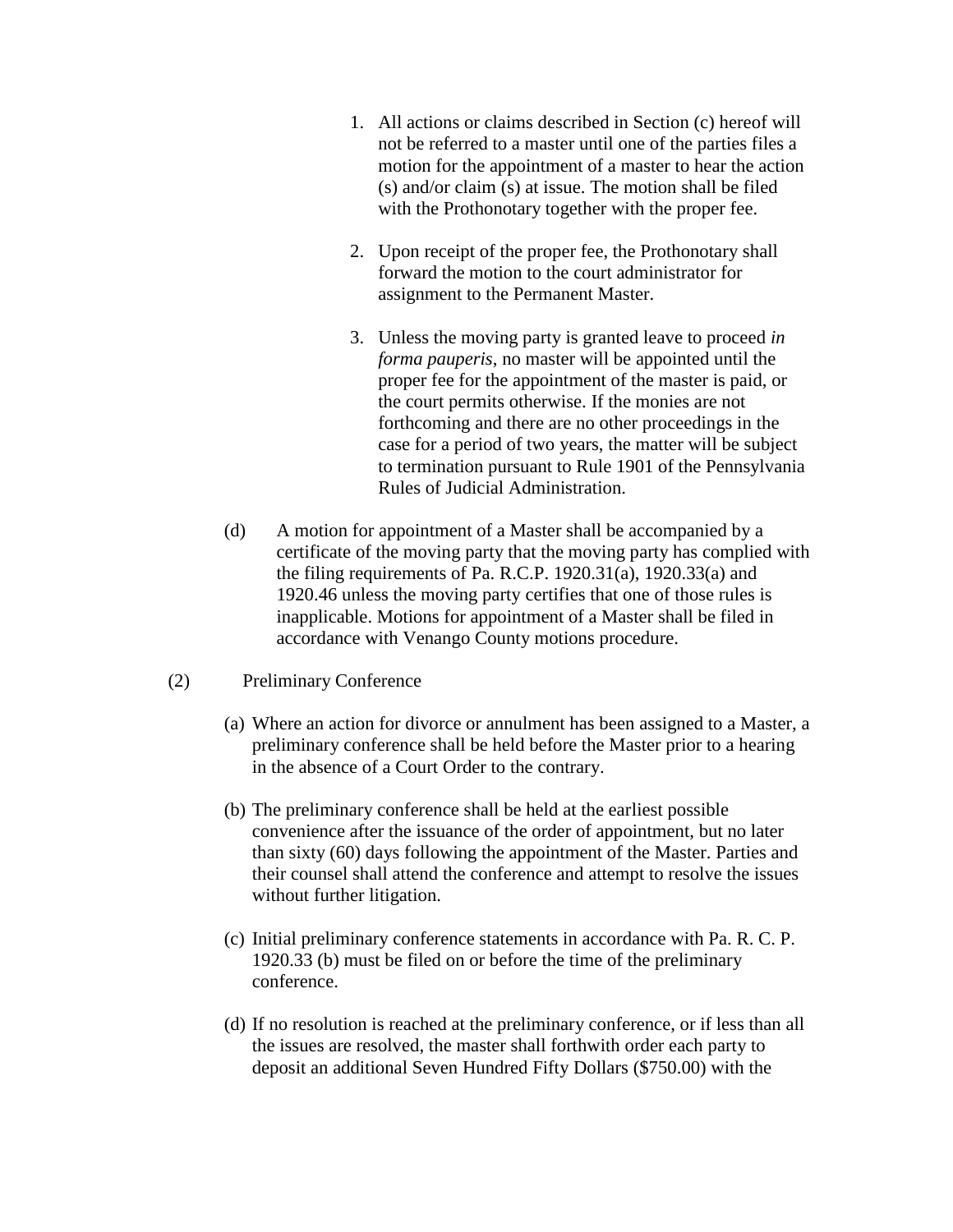Prothonotary to be applied to Master's and Stenographer's fees for an Evidentiary Hearing, unless the Master orders otherwise.

- (e) After the preliminary conference, the Master shall prepare a summary of the discussions and action taken at the preliminary conference.
- (3) Evidentiary Hearing
	- (a) As soon as the additional One Thousand Five Hundred Dollars (\$1500.00) is deposited with the Prothonotary, the master shall schedule an evidentiary hearing and shall provide notice of the hearing as set forth in the Pennsylvania Rules of Civil Procedure. The Master shall schedule an evidentiary hearing only after the master has ascertained that the additional funds have been deposited with the Prothonotary. The Scheduling order shall set forth the time frame for completion of the tasks contemplated at the prehearing conference; the filing of amended prehearing statements; and shall contain a copy of the Master's summary of the preliminary conference.

# (4) Fees and Costs.

(a) The designated parties shall pay the following fees, which may be changed by the Court from time to time, to the Prothonotary at the times indicated.

- 1. A non-refundable administrative fee shall be paid when the divorce complaint is filed.
- 2. At the time of filing a motion for appointment of a master the moving party shall deposit Five Hundred Dollars (\$500.00) with the Prothonotary as a non-refundable deposit for payment of master's fees and costs. No action will be taken by the master until the sum of Five Hundred dollars (\$500.00) has been deposited.
- 3. Should no resolution be reached at the preliminary conference, or if less than all the issues are resolved, the master shall forthwith order each party to deposit an additional refundable Seven Hundred Fifty Dollars (\$750.00) with the Prothonotary, to be applied to Master's and Stenographer's fees. Either party may pay all of the deposit in order to avoid delay of the hearing.
- 4. The standard hourly fee to be charged by Court appointed Master shall be charged against the One Thousand Five Hundred Dollar (\$1,500.00) Deposit. The standard hourly fee to be charged by court appointed Masters shall be determined from time to time by Order of Court.
- 5. Should the Master at any time determine that the sum deposited with the Prothonotary is insufficient to provide for the services of the Master and any stenographer required, the Master shall move the Court to order additional deposits unless the parties consent